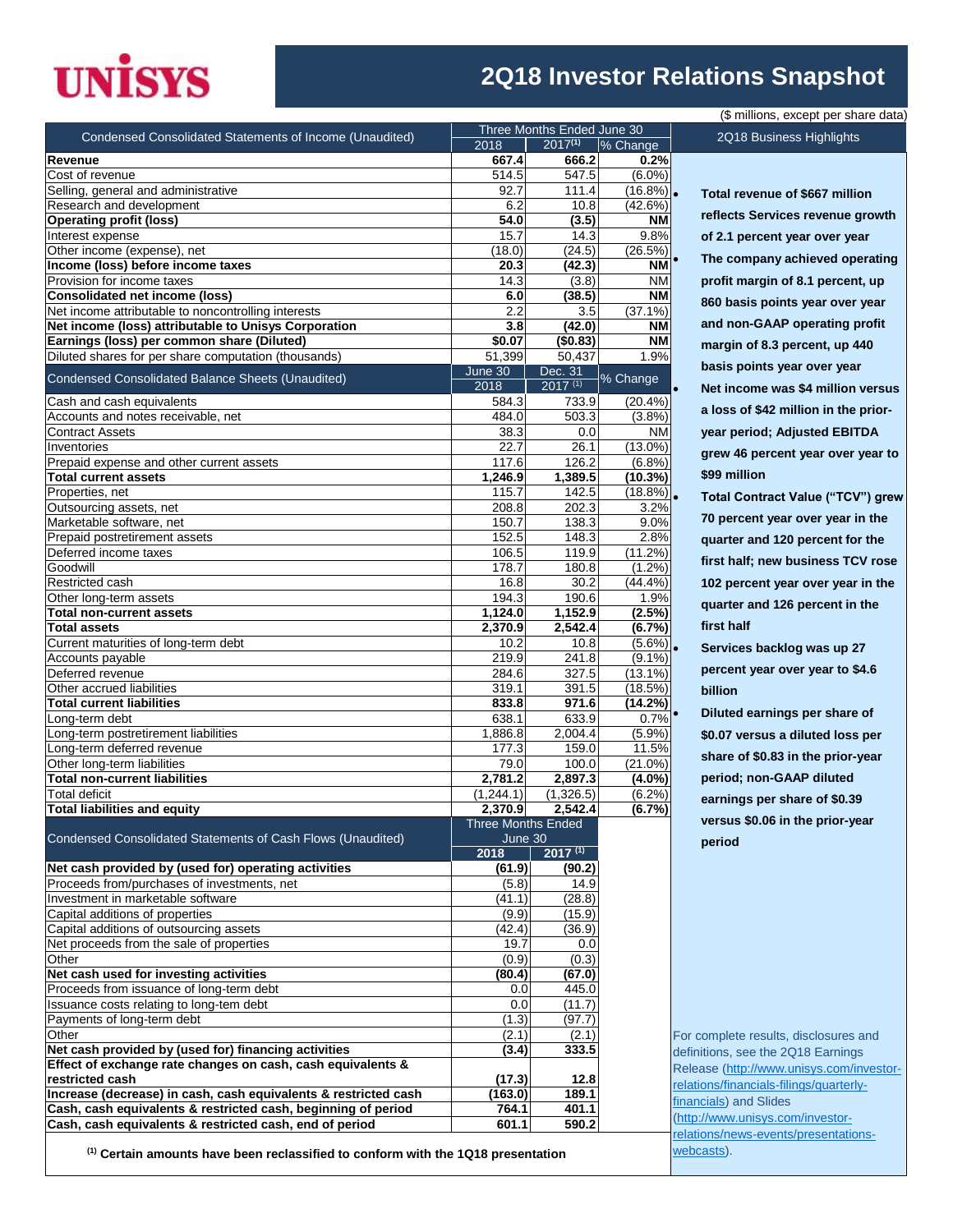## 2Q18 Revenue Profile (\$M)



| <b>Segment</b>                  | 2Q18        | <b>2Q17</b> | Change          | $\frac{9}{6}$ | In Constant Currency        |
|---------------------------------|-------------|-------------|-----------------|---------------|-----------------------------|
| Services                        | \$586.7     | \$574.8     | \$11.9          | 2.1%          | 0.4%                        |
| Technology                      | \$80.7      | \$91.4      | (\$10.7)        | (11.7%)       | (11.3%)                     |
| Total                           | \$667.4     | \$666.2     | \$1.2           | 0.2%          | $(1.2\%)$                   |
| <b>Segment Detail</b>           | 2Q18        | <b>2Q17</b> | Change          | %             | In Constant Currency        |
| Cloud & Infrastructure Services | \$333.5     | \$330.5     | \$3.0           | 0.9%          | (0.8%                       |
| <b>Application Services</b>     | \$194.0     | \$192.8     | \$1.2           | 0.6%          | $(0.1\%)$                   |
| <b>BPO Services</b>             | \$59.2      | \$51.5      | $\sqrt{$7.7}$   | 14.9%         | 9.9%                        |
| Technology                      | \$80.7      | \$91.4      | (\$10.7)        | (11.7%        | (11.3%)                     |
| Total                           | \$667.4     | \$666.2     | \$1.2           | 0.2%          | $(1.2\%)$                   |
| Geography                       | 2Q18        | <b>2Q17</b> | Change          | $\frac{9}{6}$ | <b>In Constant Currency</b> |
| U.S.& Canada                    | \$315.2     | \$315.6     | $(\sqrt{$0.4})$ | $(0.1\%)$     | (0.2%                       |
| International                   | \$352.2     | \$350.6     | \$1.6           | 0.5%          | $(2.0\%)$                   |
| Total                           | \$667.4     | \$666.2     | \$1.2           | 0.2%          | $(1.2\%)$                   |
| <b>Regional Detail</b>          | <b>2Q18</b> | <b>2Q17</b> | Change          | $\frac{9}{6}$ | In Constant Currency        |
| U.S. & Canada                   | \$315.2     | \$315.6     | (\$0.4)         | (0.1%         | (0.2%                       |
| <b>EMEA</b>                     | \$191.7     | \$199.6     | (\$7.9)         | (4.0%         | (9.8%                       |
| Asia Pacific                    | \$93.5      | \$85.6      | \$7.9           | 9.2%          | 8.2%                        |
| Latin America                   | \$67.0      | \$65.4      | \$1.6           | 2.4%          | 10.0%                       |
| Total                           | \$667.4     | \$666.2     | \$1.2           | 0.2%          | $(1.2\%)$                   |
| <b>Sector</b>                   | <b>2Q18</b> | <b>2Q17</b> | Change          | $\frac{0}{6}$ | In Constant Currency        |
| <b>Enterprise Solutions</b>     | \$528.9     | \$529.2     | (\$0.3)         | $(0.1\%)$     | (1.7%                       |
| U.S. Federal                    | \$138.5     | \$137.0     | \$1.5           | 1.1%          | 1.1%                        |
| Total                           | \$667.4     | \$666.2     | \$1.2           | 0.2%          | $(1.2\%)$                   |
| <b>Sector Detail</b>            | <b>2Q18</b> | <b>2Q17</b> | Change          | $\frac{0}{0}$ | In Constant Currency        |
| U.S. Federal                    | \$138.5     | \$137.0     | \$1.5           | 1.1%          | 1.1%                        |
| <b>Public Sector</b>            | \$144.6     | \$159.3     | (\$14.7)        | $(9.2\%)$     | $(10.6\%)$                  |
| Commercial                      | \$226.5     | \$202.1     | \$24.4          | 12.1%         | 9.5%                        |
| Financial                       | \$157.8     | \$167.8     | (\$10.0)        | $(6.0\%)$     | (6.9%)                      |
| Total                           | \$667.4     | \$666.2     | \$1.2           | 0.2%          | $(1.2\%)$                   |
| <b>Revenue Type</b>             | 2Q18        | <b>2Q17</b> | Change          | $\%$          |                             |
| <b>Recurring Services</b>       | \$476.7     | \$453.0     | \$23.7          | 5.2%          |                             |
| <b>Non-Recurring Services</b>   | \$110.0     | \$121.8     | (\$11.8)        | (9.7%         |                             |
| Technology                      | \$80.7      | \$91.4      | (\$10.7)        | (11.7%        |                             |
| Total                           | \$667.4     | \$666.2     | \$1.2           | 0.2%          |                             |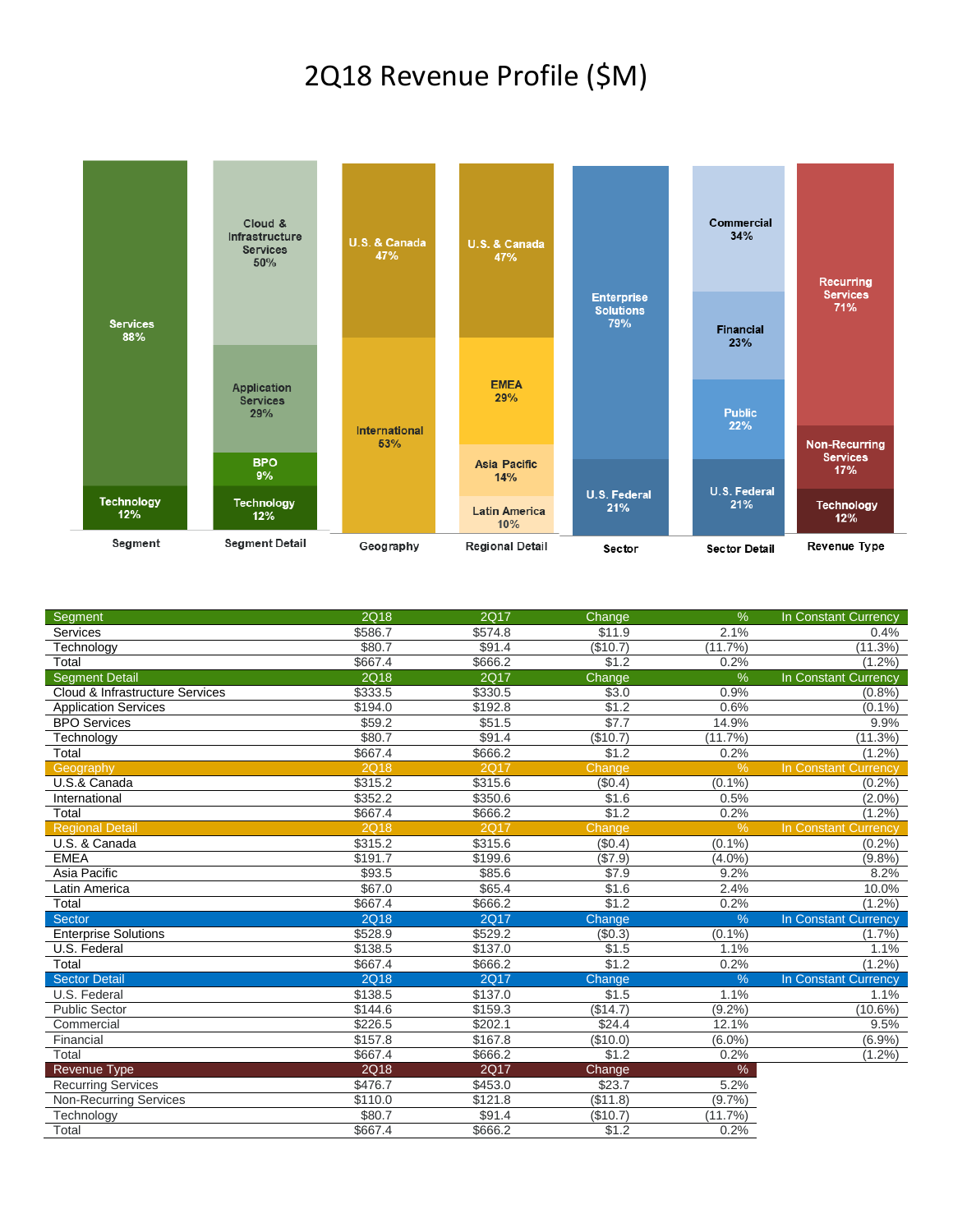## 1H18 Non-GAAP Adjusted Revenue Profile (\$M)



| Segment                                      | 1H18      | 1H17      | Change   | $\frac{9}{6}$ | In Constant Currency |
|----------------------------------------------|-----------|-----------|----------|---------------|----------------------|
| Services                                     | \$1,155.2 | \$1,160.1 | ( \$4.9) | (0.4%         | $(3.1\%)$            |
| Technology                                   | \$167.6   | \$170.6   | ( \$3.0) | (1.8%)        | $(3.0\%)$            |
| Total                                        | \$1,322.8 | \$1,330.7 | (\$7.9)  | $(0.6\%)$     | $(3.1\%)$            |
| <b>Segment Detail</b>                        | 1H18      | 1H17      | Change   | $\frac{0}{0}$ | In Constant Currency |
| Cloud & Infrastructure Services              | \$651.9   | \$667.9   | (\$16.0) | (2.4%         | (4.9%                |
| <b>Application Services</b>                  | \$386.9   | \$392.2   | ( \$5.3) | (1.4%         | (3.2%)               |
| <b>Business Process Outsourcing Services</b> | \$116.4   | \$100.0   | \$16.4   | 16.4%         | 9.3%                 |
| Technology                                   | \$167.6   | \$170.6   | ( \$3.0) | (1.8%)        | $(3.0\%)$            |
| Total                                        | \$1,322.8 | \$1,330.7 | (\$7.9)  | $(0.6\%)$     | $(3.1\%)$            |
| Geography                                    | 1H18      | 1H17      | Change   | $\frac{9}{6}$ | In Constant Currency |
| U.S.& Canada                                 | \$604.2   | \$657.6   | (\$53.4) | $(8.1\%)$     | $(8.2\%)$            |
| International                                | \$718.6   | \$673.1   | \$45.5   | 6.8%          | 1.7%                 |
| Total                                        | \$1,322.8 | \$1,330.7 | (\$7.9)  | $(0.6\%)$     | $(3.1\%)$            |
| <b>Regional Detail</b>                       | 1H18      | 1H17      | Change   | $\frac{0}{6}$ | In Constant Currency |
| U.S. & Canada                                | \$604.2   | \$657.6   | (\$53.4) | $(8.1\%)$     | $(8.2\%)$            |
| <b>EMEA</b>                                  | \$384.1   | \$378.4   | \$5.7    | 1.5%          | $(7.3\%)$            |
| Asia Pacific                                 | \$187.3   | \$166.9   | \$20.4   | 12.2%         | 10.1%                |
| Latin America                                | \$147.2   | \$127.8   | \$19.4   | 15.2%         | $20.1\%$             |
| Total                                        | \$1,322.8 | \$1,330.7 | (\$7.9)  | $(0.6\%)$     | $(3.1\%)$            |
| Sector                                       | 1H18      | 1H17      | Change   | $\frac{9}{6}$ | In Constant Currency |
| Enterprise                                   | \$1,040.5 | \$1,045.9 | (\$5.4)  | $(0.5\%)$     | $(3.6\%)$            |
| U.S. Federal                                 | \$282.3   | \$284.8   | (\$2.5)  | (0.9%         | (0.9%                |
| Total                                        | \$1,322.8 | \$1,330.7 | ( \$7.9) | $(0.6\%)$     | $(3.1\%)$            |
| <b>Sector Detail</b>                         | 1H18      | 1H17      | Change   | $\frac{0}{6}$ | In Constant Currency |
| U.S. Federal                                 | \$282.3   | \$284.8   | (\$2.5)  | (0.9%         | (0.9%                |
| <b>Public Sector</b>                         | \$299.9   | \$317.5   | (\$17.6) | $(5.5\%)$     | $(8.3\%)$            |
| Commercial                                   | \$433.9   | \$404.9   | \$29.0   | 7.2%          | 3.9%                 |
| Financial                                    | \$306.7   | \$323.5   | (\$16.8) | $(5.2\%)$     | $(8.4\%)$            |
| Total                                        | \$1,322.8 | \$1,330.7 | (\$7.9)  | $(0.6\%)$     | $(3.1\%)$            |
| <b>Revenue Type</b>                          | 1H18      | 1H17      | Change   | $\%$          |                      |
| <b>Recurring Services</b>                    | \$943.6   | \$915.6   | \$28.0   | 3.1%          |                      |
| <b>Non-Recurring Services</b>                | \$211.6   | \$244.5   | (\$32.9) | (13.5%)       |                      |
| Technology                                   | \$167.6   | \$170.6   | (\$3.0)  | $(1.8\%)$     |                      |
| Total                                        | \$1,322.8 | \$1,330.7 | (\$7.9)  | $(0.6\%)$     |                      |